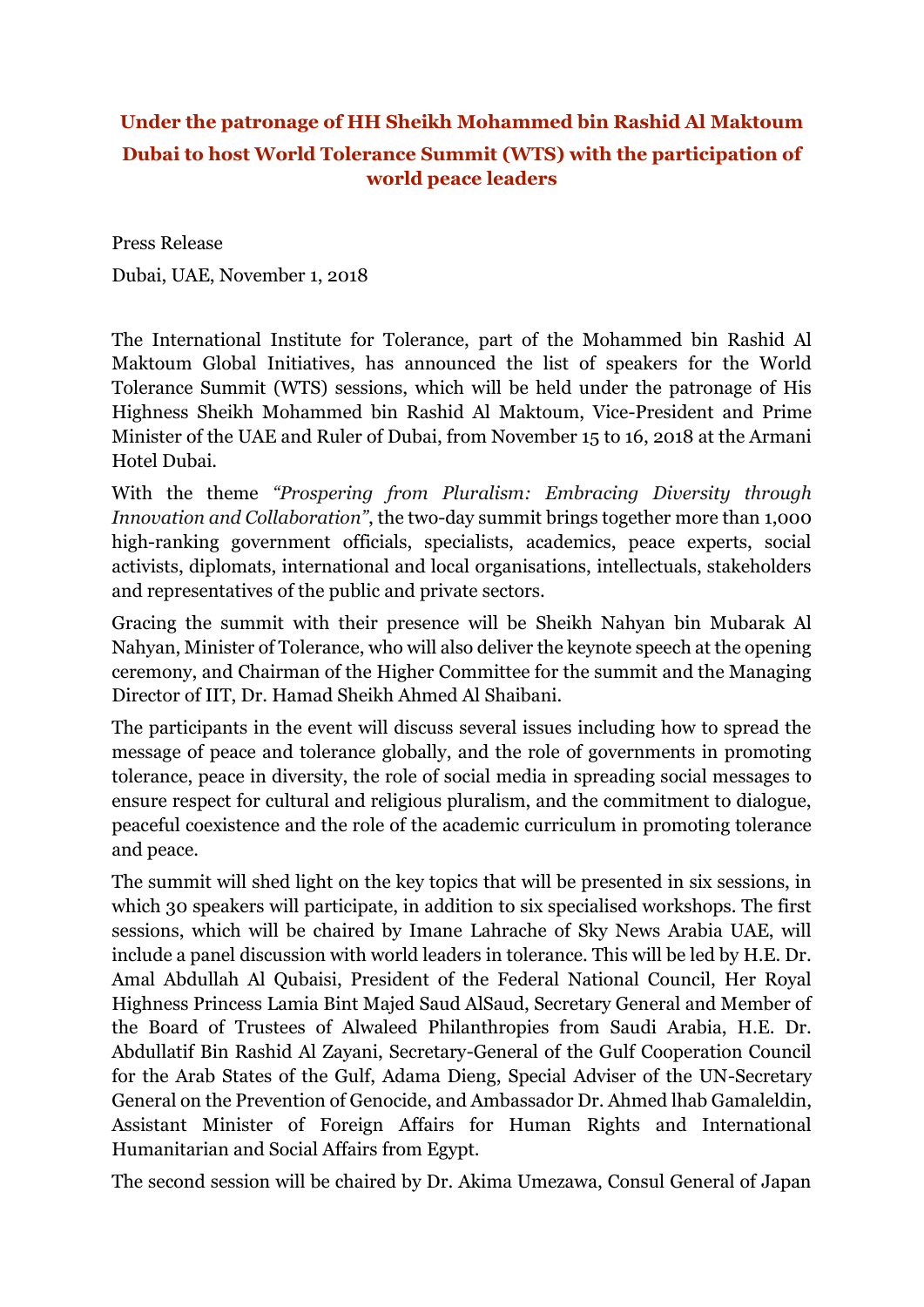in Dubai, on 'The Role of Governments in Promoting Tolerance, Peaceful Coexistence and Diversity' with first speaker H.E. Ohood bint Khalfan Al Roumi, UAE Minister of State for Happiness and Wellbeing and Director-General of the Prime Minister's Office. Other speakers include H.E. Amre Moussa, former Secretary-General of the Arab League; and H.H. Dr Khalid bin Khalifa Al Khalifa, Chairman of the Board of Trustees of the King Hamad International Centre for Peaceful Coexistence in the Kingdom of Bahrain, and, H.E. Faisal Bin Abdul Rahman Bin Muammar, Secretary-General King Abdullah bin Abdulaziz International Centre for Inter-religious and Inter-cultural Dialogue in (KAICIID) Austria, James Flynn, International President, Global Peace Foundation, USA. They will highlight the role of laws in promoting social cohesion and harmony, and government policies to prevent extremism to promote citizenship for diversity, economic benefits to governments and their peoples.

At the third session, five speakers will discuss Collaborative Efforts from International & Local Associations to Promote Harmony and to Address the Issues of Intolerance, Fanaticism, and Discrimination to be led by the Rev. Victor H. Kazanjian Jr., Executive Director of the United Religions Initiative (URI), Sheikh Abdullah bin Bayyah, Chairman of Emirates Fatwa Council and President of Forum for Promoting Peace, and James Patton, President and CEO of the International Center for Religion and Diplomacy in the United States, H.E. Maqsoud Kruse, Executive Director, Hedayah, The International Center of Excellence for Countering Violent Extremism, UAE, H.E. Abulfas Garayev, Minister of Culture, Republic of Azerbaijan, Dr. Aziz Hasanovic, President of Meshihat (Mufti) of Islamic Community in Croatia, and H.E. Martin Chungong, Secretary-General, Inter-Parliamentary Union in Switzerland.

The fourth session is entitled 'Social Media and Promoting Positive Messages on Tolerance and Respect for Diversity' with Ibrahim Al Tamimi, Director of the Bahrain Center for Government Excellence & Best Practices, Nina Kowalewska-Motlik, CEO of New Communications in Poland, and Dr. Abdullah bin Mohammed Al Fawzan, Secretary-General of King Abdul Aziz Center for National Dialogue in Saudi Arabia. The session will discuss the impact of social media, corporate policies in addressing hate speech and promoting tolerance, as well as reviewing successful initiatives to promote a culture of tolerance.

The sixth session will be moderated by Dr. Nouf Ali Al Ghamdi, CEO and Founder of the Chief Outsiders Consulting Group in Saudi Arabia, and will focus on the role of companies and institutions in creating a culture that promotes tolerance and peace by discussing the challenges of managing the multi-national business environment and the reasons for failure to instill tolerance among its employees.

This will be attended by four speakers including Maysoun Ramadan, Head of Communication and Public Affairs, Middle East Roche Diagnostics, and Effenus Henderson, Co-Founder and Co-Director of the Institute for Sustainable Diversity and Inclusion, USA, Surender Singh Kandhari, Chairman of Al Dobowi (Dubai), Eternity Technologies (RAK), and GuruNanak Darbar Gurudwara (Dubai), and Kulwant Singh, Founder and Managing Director of LAMA Group in UAE.